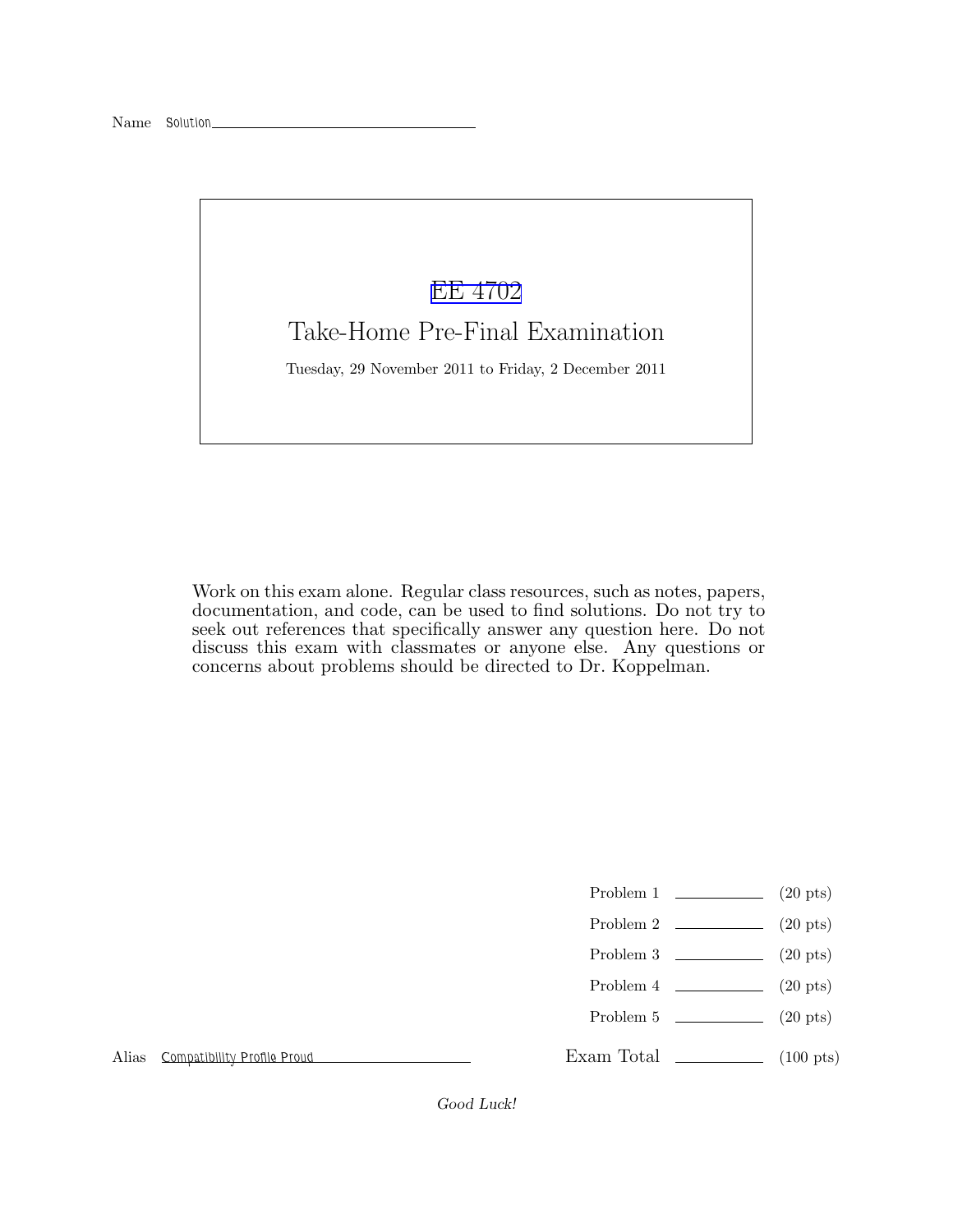Problem 1: [20 pts]The advantage of an OpenGL triangle strip over individual triangles is that vertices shared by multiple triangles only need to be specified once.

(*a*) Why is the code below not a good example?

```
for ( int i=0; i<1000; i++ )
 {
   glBegin(GL_TRIANGLE_STRIP);
   glNormal3fv(normal[i]); glVertex3fv(v0[i]);
    glNormal3fv(normal[i]); glVertex3fv(v1[i]);
   glNormal3fv(normal[i]); glVertex3fv(v2[i]);
   glEnd();
 }
```
The example renders just one triangle, and so the benefit of re-using the vertex shader output does not apply.

(*b*) Explain the impact of the proper use of triangle strips on each of the items below. For one of the items below the answer should consider two cases, when a buffer object is being used and when it is not being used. Remember, for this part assume that triangle strips are being used properly.

• Total communication bandwidth.

When no buffer object is used a triangle strip reduces CPU/GPU communication by a factor of 3 for each rendering pass. When a buffer object is used the reduction by a factor of 3 is only realized when the buffer object is first sent. If the object is re-used (which one would assume otherwise why use a buffer object) then there is no change in CPU/GPU communication. The impact on GPU device memory to GPU communication depends upon how code for primitive assembly is written (something which was not speculated in class).

• Total vertex shader execution time.

Reduced by a factor of 3.

• Total fragment shader execution time.

No change.

(*c*) A triangle strip is well suited for situations in which triangles are approximating a smooth surface (such as the surface of a sphere). It is less well suited for surfaces that really are composed of triangles. Explain why. *Hint: Consider colors and normals.*

Unless all the triangles in a strip are in the same plane, the geometric normal for each triangle can be different, even those sharing vertices. The triangle normal is specified for a vertex, so all triangles sharing the vertex will get the same normal.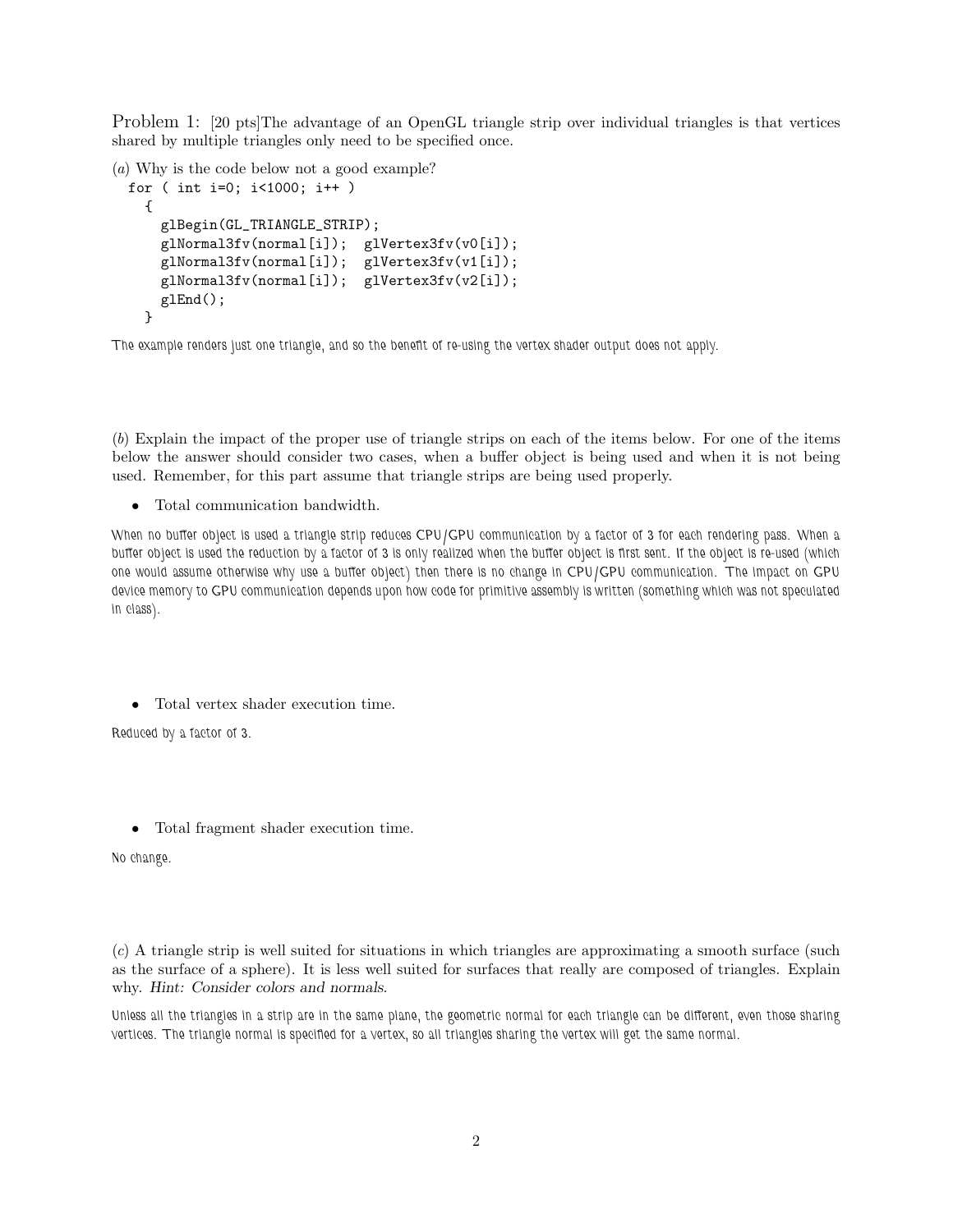Problem 2: [20 pts]Assume that the lighted color of a triangle depends on conditions at its centroid (a point equidistant from its three vertices), including light and viewer location. Though computed for the centroid, this same lighted color would be used for all fragments.

(*a*) Which would be the most appropriate shader to compute this color: vertex, geometry, or fragment? Explain.

Geometry. The shader is called once per triangle and has access to all vertices.

(*b*) Regardless of your answer above, explain how a vertex shader could be used to compute the centroid (a first step in computing the color). This will require some extra help from the CPU, but the burden of computation should be on the shader. (*Note: the challenge here is getting the vertex locations.*)

For the vertex shader to compute the centroid it needs to know the other two vertices. The CPU would have to send along that information, by defining additional attributes for the vertex. (Or by borrowing unused attributes such as texture coordinates for texture units that are not in use.) The CPU could also compute the centroid and send that information, but that would not be shifting the burden of computation to the shader.

(*c*) Shown below are three possible declarations for the output of the shader that computes the triangle's lighted color. Each of these will produce the desired result. But one is clearly best, and one is clearly worst. Identify the best and worst to use and explain why for each.

flat out vec3 tri\_color; smooth out vec3 tri\_color; noperspective out vec3 tri\_color;

Since the color is the same over all fragments the lighted color computed by the vertex shader should be delivered unchanged to each fragment shader invocation. That is what the flat declaration does. The noperspective performs a linear interpolation, and smooth performs a perspective-correct interpolation. The noperspective is by far the most computationally expensive so it is the worst to use.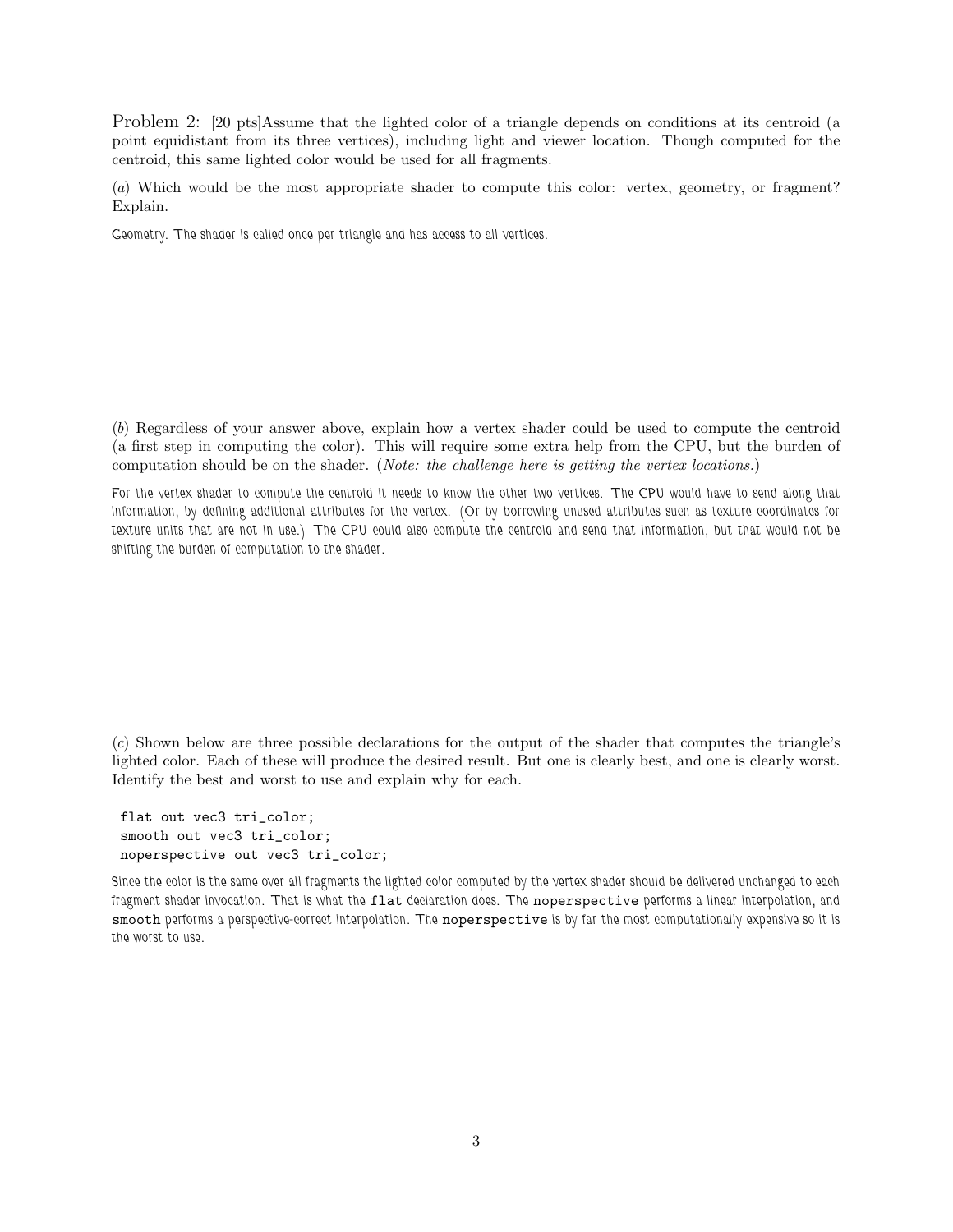Problem 3: [20 pts]Suppose an NVIDIA GPU of compute capability 2.0 has 8 multiprocessors. Each multiprocessor has 32 cores, but a single warp can use only 16 cores (it takes two different warps to keep all 32 cores in a multiprocessor busy).

The GPU is to be used to add two arrays element-wise. Suppose that the number of array elements is  $2^{24}$ .

Let  $t_1$  denote the amount of time it takes one thread (yes, just one) to perform the entire calculation on the GPU. The kernel code is shown below:

```
__device__ void prob(int array_size) {
  int tid = threadIdx.x + blockIdx.x * blockDim.x;
  for ( int i=tid; i<array_size; i += num_threads )
   result[tid] = a[tid] + b[tid];}
```
(*a*) What would be the time to perform the calculation for a single block of just two threads (in terms of  $t_1$ )?

With two threads the computation will finish in half the time,  $\frac{t_1}{2},$  since the resources on the system are very far from being saturated with two threads.

(*b*) Consider a launch of eight blocks of 64 threads each. Explain why reducing the number of blocks by one will leave some CUDA cores totally unused.

A block can't be assigned to more than one multiprocessor so with fewer than eight blocks one MP, and its 32 cores, will go unused.

(*c*) Consider a launch of eight blocks of 64 threads each. Explain why reducing the block size by 17 or more will leave some CUDA cores totally unused.

In a CC 2.0 MP 16 cores are used by odd warps, 16 by even warps. At a block size of 64 there are just two warps, one odd and one even. If there are fewer than 16 threads then some cores will never be used.

(*d*) Explain why a launch of 16 blocks of 512 threads would take about the same amount of time to run as a launch of 32 blocks of 256 threads. *Note: Up to 8 blocks or 48 warps can run on a multiprocessor.* In either configuration there are  $\frac{16}{8} \frac{512}{32} = 32$  warps per multiprocessor.

(*e*) Explain how memory latency would increase the number of threads needed for good performance. Would need to cover latency.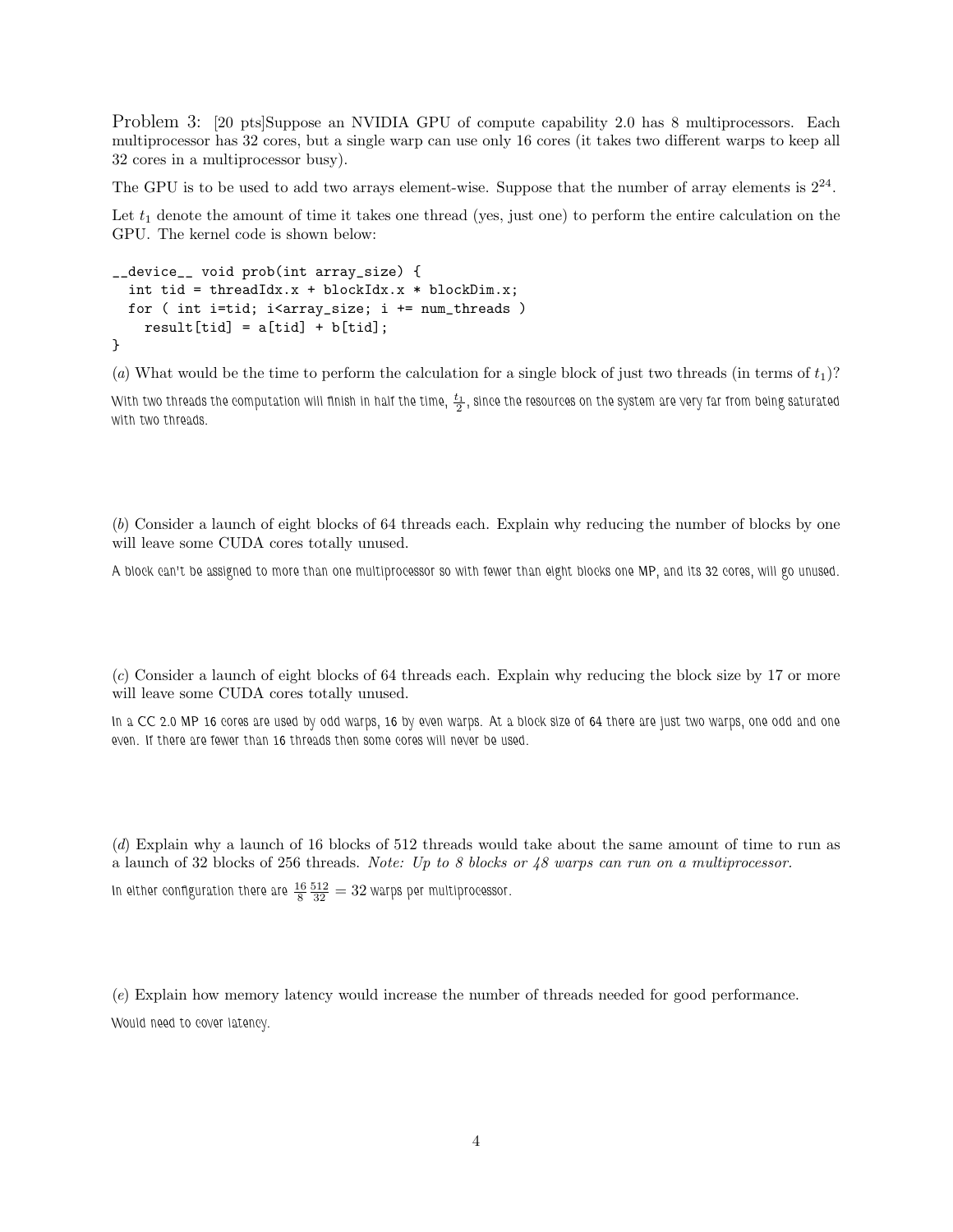Problem 4: [20 pts]Consider the CUDA code below in which two alternatives are shown: putting a balls array in shared memory or in global memory. Assume the code runs on GPUs of compute capability 2.0 (though the answers could apply to 1.0 through 2.2).

(*a*) Explain why the Option 1 (shared memory) code below will run slowly. Fix the problem making as few changes as possible.

```
struct Ball {
 float3 position; float3 velocity;
 float radius; float mass; };
__shared__ Ball balls[256]; // Option 1 - Shared memory.
__device__ void
update(float deltat)
{
 int start = threadIdx.x * balls_per_thread;
 int stop = start + balls_per_thread;
 for ( int i=start; i<stop; i++ )
   balls[i].position += deltat * balls[i].velocity;
}
```
There are bank conflicts because of the size of the Ball structures, 32 bytes, and the indexing. Changing the size from 32 to 36 will ensure that accesses to consecutive elements (such as balls[i].position.x and balls[i+1].position.x will be to different bank.

The bank number is bits 2 to 6 of the memory address. Let  $a[i]$  denote the address of element i. If the structure size is  $32 = 2^5$ then  $a[i+4]=a[i]+4\times2^5=a[i]+2^7.$  Those two addresses must be identical in bit positions 2 to 6, and so there will be a bank conflict, which will slow access. If the structure size were 36 then  $a[i+4]=a[i]+4\times(2^5+2^2)=a[i]+2^7+2^4$  which differ in position 2 to 6 so there is no bank conflict. No two threads in a half-warp can conflict and so the padded structure avoids conflicts.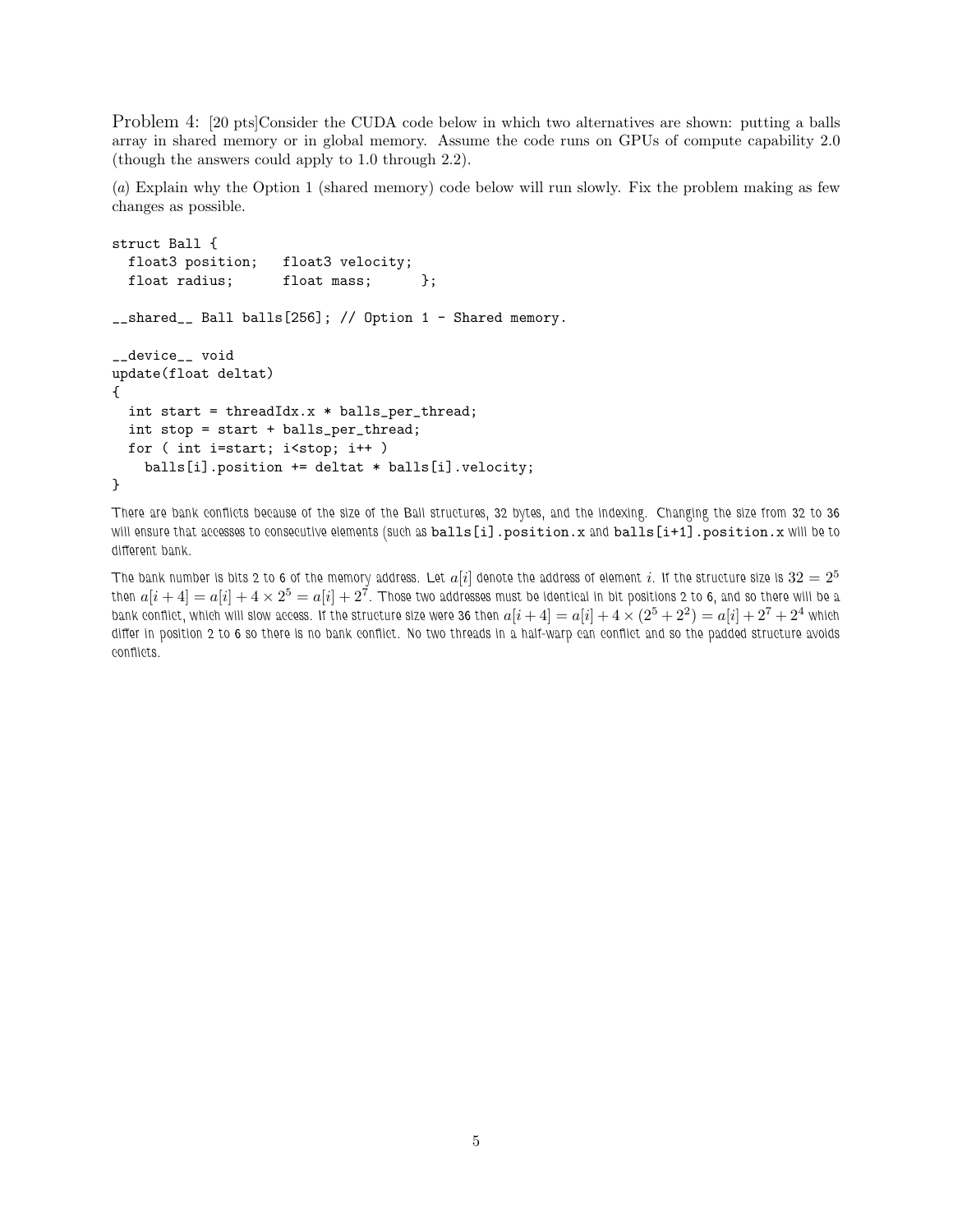(*b*) Explain why the Option 2 code below (using global memory) will run slowly. Fix the problems making as few changes as possible. (There are two major things to be fixed.)

```
struct Ball {
 float3 position; float3 velocity;
 float radius; float mass; };
Ball* balls; // Option 2 - Global memory.
__device__ void
update(float deltat)
{
  int start = threadIdx.x * balls_per_thread;
 int stop = start + balls_per_thread;
 for ( int i=start; i<stop; i++ )
   balls[i].position += deltat * balls[i].velocity;
}
```
Cache use is more efficient when memory addresses are accessed consecutively. This requires changing the iteration order and braking the structure into individual arrays. See the solution below.

```
// SOLUTION
__constant__ float3 *balls_position;
__constant__ float3 *balls_velocity;
__device__ void update_sol(float deltat)
{
  int start = threadIdx.x;
  int stop = blockDim.x * balls_per_thread;
  for ( int i=start; i<stop; i+= blockDim.x )
    balls_position[i] += deltat * balls_velocity[i];
}
```